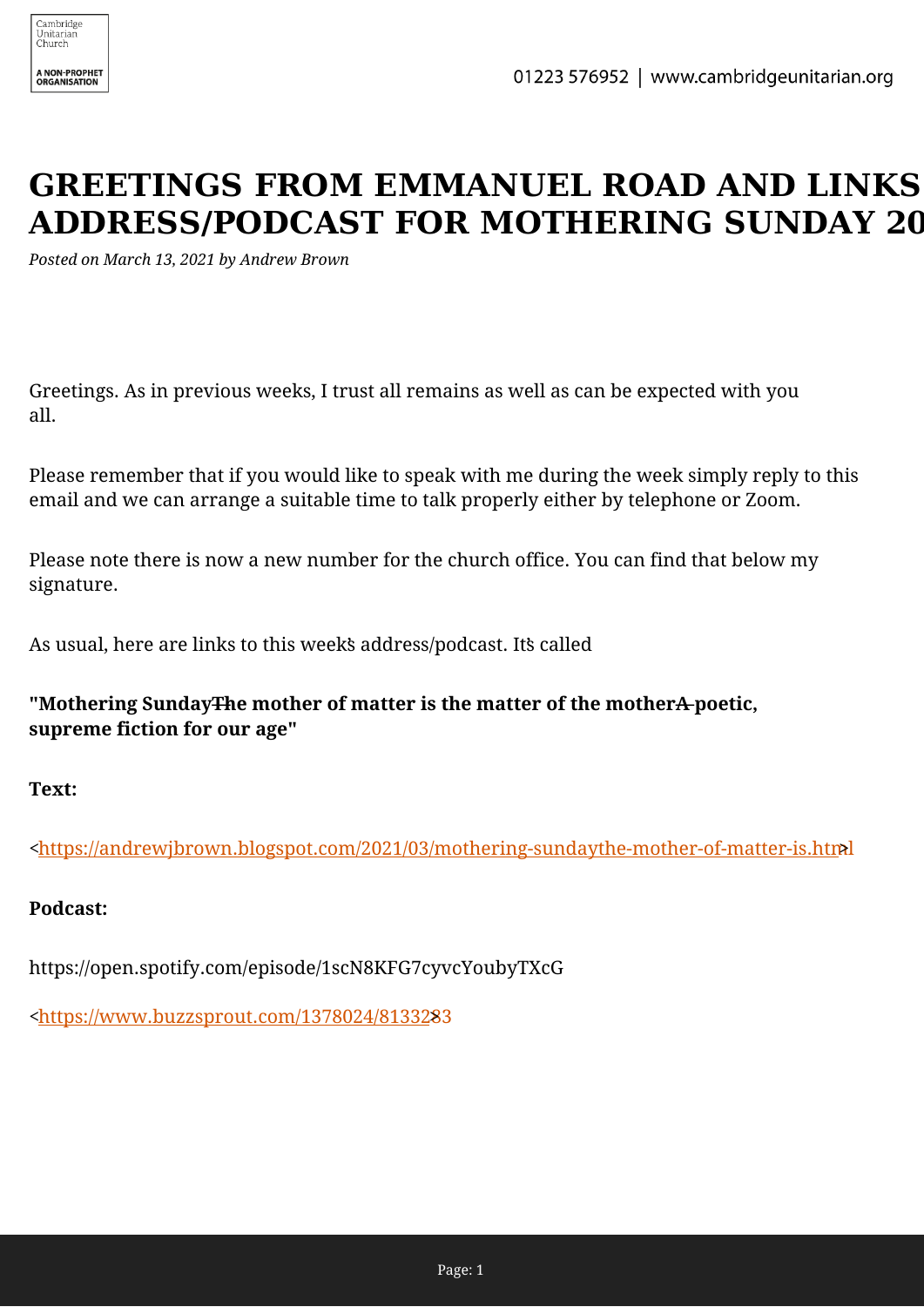

The next Wednesday Evening Conversation will take place on Zoom on 24th March at 19.30 GMT.

And, lastly, as always, if on reading this you decide you would like to join us on **Sunday morning for the service of mindful meditation and time of**

**conversation** following and do not have the necessary Zoom link then please contact our Church Secretary, Brendan Boyle, via the contact page of our website. Just look through the dropdown tabs to find "Secretary":

[<https://www.cambridgeunitarian.org/contact/>](https://www.cambridgeunitarian.org/contact/)

Please log in between 9.45 and 10am. The meditation starts at 10am sharp, and finishes about 10.50. There will then be a short break to allow you to stretch your legs, compose your thoughts, or put the kettle on. The Time for Conversation' will start about 11am, and if you arent taking part in the meditation, feel free to sign in during the break for the conversation.

To get the most from the meditation, you will find it helpful to either print out the order of service, or display it in a second window. Here is the link:

## **Order of Service for the Mindful Meditation**

[<https://www.cambridgeunitarian.org/wp-content/uploads/2020/03/Evening-Service.pd](https://www.cambridgeunitarian.org/wp-content/uploads/2020/03/Evening-Service.pdf)f[>](https://www.cambridgeunitarian.org/wp-content/uploads/2020/03/Evening-Service.pdf)

You might also wish to have a small candle or tea-light to hand to light at a certain point during the meditation.

## **A representative recorded version of the service is available for download via my podcast site here:**

https://open.spotify.com/episode/58kI7c6zviN3JgGqWmAync

[<https://www.buzzsprout.com/1378024/73148](https://www.buzzsprout.com/1378024/7314817)17[>](https://www.buzzsprout.com/1378024/7314817)